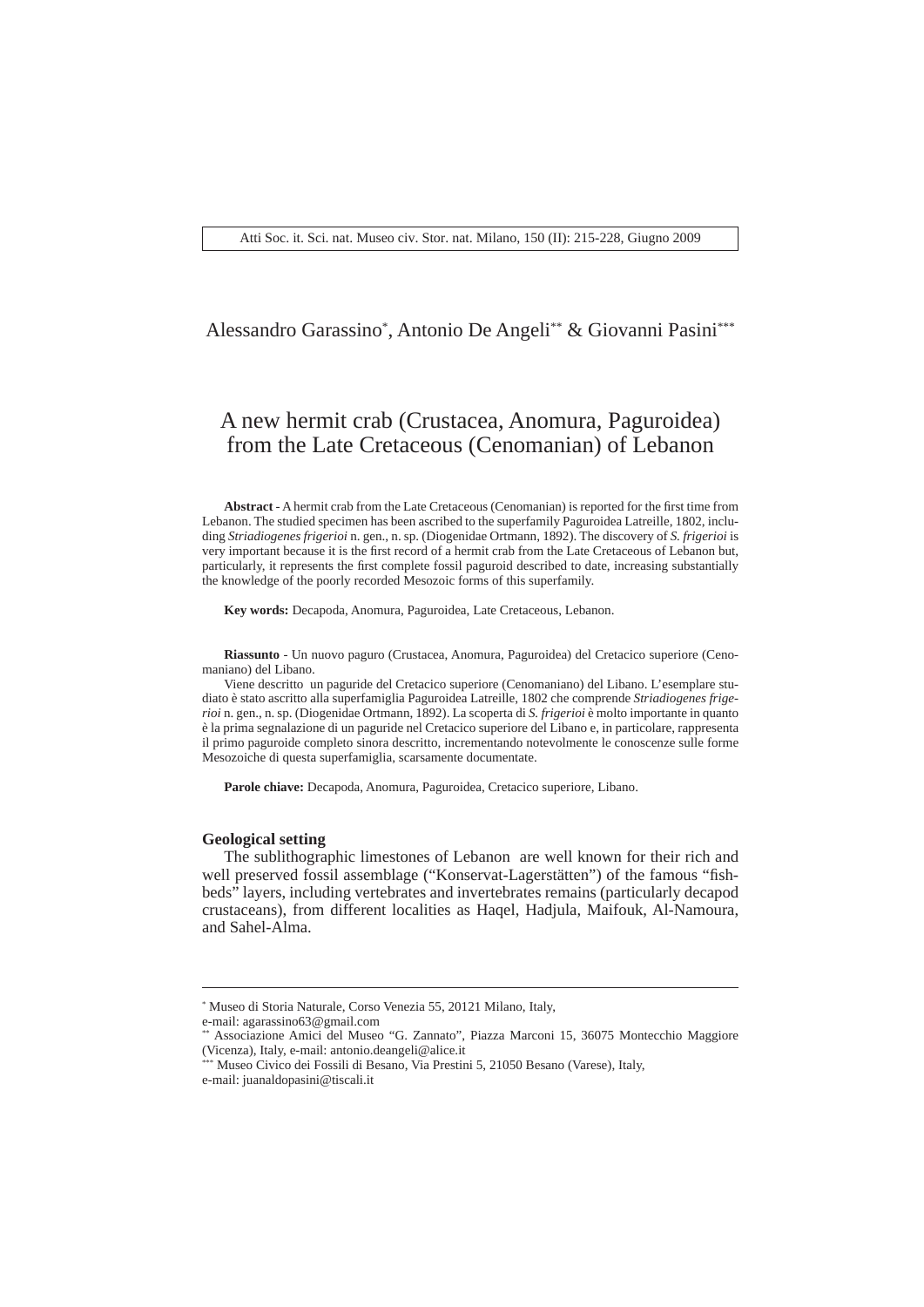

Fig. 1 – Geographic map with fossiliferous locality (after Fucks, 2006) / Carta geografica con la località fossilifera (elaborata da Fucks, 2006).

In the last 150 years many decapod species were reported and revised by various authors (Brocchi, 1875; Fraas, 1878; Dames, 1886; Whiters, 1928; Glaessner, 1945; Roger, 1946; Förster, 1984; Garassino, 1994, 2001; Larghi, 2004; Garassino & Schweigert , 2006).

Hadjula village is located about 10 km NE of Byblos, on the geographic ridges running parallel to the Mediterranean Sea coast, where the Late Cretaceous strata crop out (Fig. 1).

The biostratigraphical studies by Dubertret (1959, 1966), Hückel (1969, 1970, 1974a, 1974b) and Saint Marc (1974) placed the sequences at Haqel, Hadjula, and Maifouk at the early-middle Cenomanian boundary. According to Hemleben (1977), Haqel and Hadjula are younger. In fact, the author dated these quarries to the late Cenomanian. Recently, Dalla Vecchia *et al*. (2002) considered the Hadjula assemblages to be lower late Cenomanian in age. On the basis of these data, we assigned our specimen to the late Cenomanian in generic terms (Late Cretaceous).

## **Previous records of Diogenidae from the Cretaceous**

The studied specimen has been assigned to the Diogenidae Ortmann, 1892, in the infraorder Anomura MacLeay, 1838. The fossil record of Diogenidae in the Late Cretaceous is poorly documented and consists only of a few fragmentary or incomplete specimens from Europe, United States, and Antarctica Peninsula (indeterminate species not considered).

Rathbun (1935) reported *Paguristes* Dana, 1851, with *P. onachitensis* Rathbun, 1935 (one poorly preserved specimen) from the late Campanian of Arkansas (United States). Bishop (1983) reported *Paguristes* with *P. whitteni* Bishop, 1983 (25 chelipeds) from the early Maastrichtian of Mississippi (United States). Bishop (1986) placed *P. whitteni* (30 chelipeds) within a new genus *Parapaguristes* toge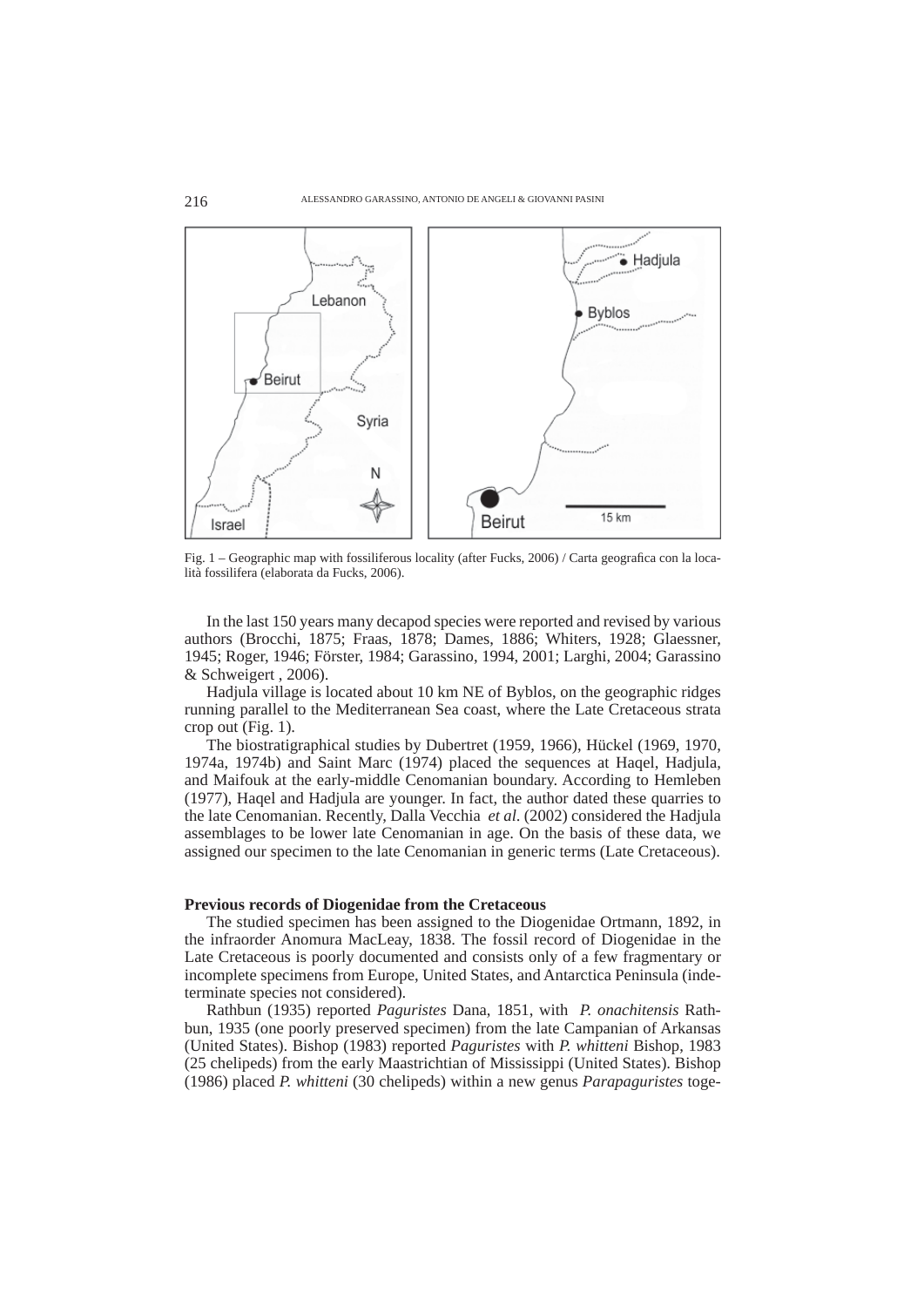ther with a new species *P. tuberculatus* (4 chelipeds) from the middle Maastrichtian from Mississippi (United States). Feldmann *et al.* (1993) and Olivero & Aguirre-Urreta (1994) rejected Bishop's view.

Feldmann *et al.* (1993) reported *Paguristes santamartaensis* (2 chelipeds) from the ?late Santonian-middle Campanian of Antarctica.

Collins *et al.* (1995) reported *Paguristes* with *P. fl orae* Collins, Fraaye & Jagt, 1995 (10 incomplete chelipeds) from the Maastrichtian of The Netherlands. Fraaije *et al.* (2008) described the new genus *Annuntidiogenes* with *A. ruizdegaonai* Fraaije, van Bakel, Jagt & Artal, 2008 (one incomplete carapace) from the late Albian of Monte Orobe (Navarra, Spain) and *A. sunuciorum* Fraaije, van Bakel, Jagt & Artal, 2008 (one incomplete specimen *in situ*) from the Maastrichtian of The Netherlands. Finally Fraaije *et al.* (2009) reported a new coeval species of the same genus, *A. worfi* Fraaije, van Bakel, Jagt, Klompmaker & Artal, 2009 (one incomplete carapace), from the late Albian of Alsasua area (Navarra, Spain) only few kilometres south of Monte Orobe.

## **Material**

One complete and articulated specimen in dorsal view (part and counter-part), with the soft body, exceptionally well preserved. It is compressed dorso-ventrally and flattened on the surface of the matrix.

The studied specimen was also investigated by UV light, to point out detailed phosphatised parts and soft tissues. The preparation was made by air gravers due to the hard nature of the surrounding rock. The perfect preservation allowed also a detailed reconstruction of the complete specimen. The studied specimen has been ascribed to the infraorder Anomura MacLeay, 1838, including *Striadiogenes frigerioi* n. gen., n. sp. (Diogenidae Ortmann, 1892). The carapace terminology used in this systematic description follows the scheme proposed by Forest *et al.* (2000) and Fraaije *et al.* (2008).

The specimen is housed in the Palaeontological Collections of the Museo di Storia Naturale, Milano (MSNM).

## **Abbreviations**

P1-P4, first to fourth pereiopods. Measurements are given in millimetres (mm).

## **Systematic Palaeontology**

Order Decapoda Latreille, 1802 Infraorder Anomura MacLeay, 1838 Superfamily Paguroidea Latreille, 1802 Family Diogenidae Ortmann, 1892

Included fossil genera: *Annuntidiogenes* Fraaije, van Bakel, Jagt & Artal, 2008 (late Albian – Spain; Maastrichtian – The Netherlands); *Calcinus* Dana, 1851 (Lutetian – Italy; Pliocene – Italy); *Ciliopagurus* Forest, 1995 (Oligocene – Belgium; Badenian – Hungary); ?*Clibanarius* Dana, 1852 (?Late Eocene – Egypt); *Dardanus* Paulson, 1875 (Eocene – United States and Egypt; Oligocene – Asia; Lutetian – Italy; Miocene – Europe; Pliocene – Italy and Fiji; Pleistocene – United States); *Diogenes* Dana, 1851 (Ypresian – Italy); *Eocalcinus* Via Boada, 1959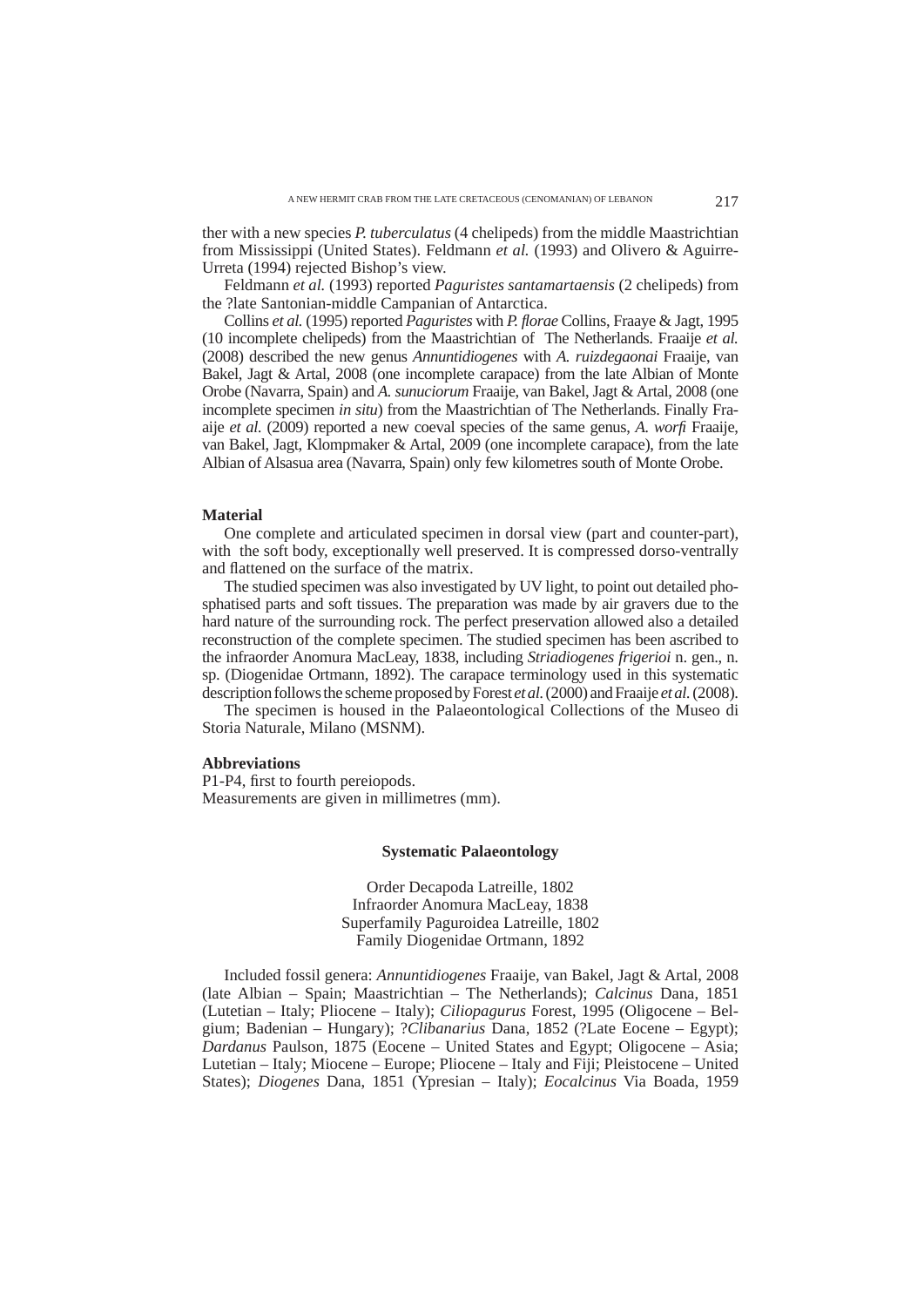#### ALESSANDRO GARASSINO, ANTONIO DE ANGELI & GIOVANNI PASINI

218

(Eocene – Spain and Italy); *Eopaguropsis* van Bakel, Fraaije, Jagt & Artal, 2008 (late Oxfordian – Germany); *Paguristes* Dana, 1851 (?late Santonian-middle Campanian – Antarctic; Campanian, Maastrichtian – United States; Maastrichtian – The Netherlands; Paleocene – United States; Lutetian and Priabonian – Italy; Miocene – United States); *Petrochirus* Stimpson, 1859 (Late Cretaceous – United States; Lutetian and Priabonian – Italy; Oligocene – W India; Miocene – Panama, N America, and N Africa; Pliocene – N America) (updated after Glaessner, 1969).

## Genus *Striadiogenes* nov.

**Diagnosis**: shield longer than broad; postantennal projections poorly developed; anterior region narrow and slightly raised centrally; subelliptic raised and calcified central part of shield marked by transverse and oblique striae medially and proximally, and divided by a short medial gastric groove proximally; proximal and medial sections of central part of shield flat, distal part inclined backwards marked by irregular roughness and divided by a thin medial ridge; pointed rostrum weakly developed; anterior margin weakly concave; anterolateral regions strongly raised and marked by a weak roughness mixed with small pits; posterolateral and posterior regions flat and well-marked by grooves; cervical groove and *linea transversalis* present and subparallel; ocular peduncles slightly longer than half length of shield; chelipeds equal and strong; chelipeds with chela longer than broad; fingers moderately curved ventromesially; merus and carpus of cheliped with corrugated striae partially superimposed and arranged vertically on outer face; palm of cheliped with small and flat tubercles on outer face; ambulatory legs strong and flat with corrugated dorsal and ventral margins; dactyli of ambulatory legs broadly curved, approximately as long as propodi; P4 semichelate; P4-P5 considerably smaller than P2-P3.



Fig. 2 – *Striadiogenes frigerioi* n. gen., n. sp., reconstruction of cephalic shield / ricostruzione dello scudo cefalico.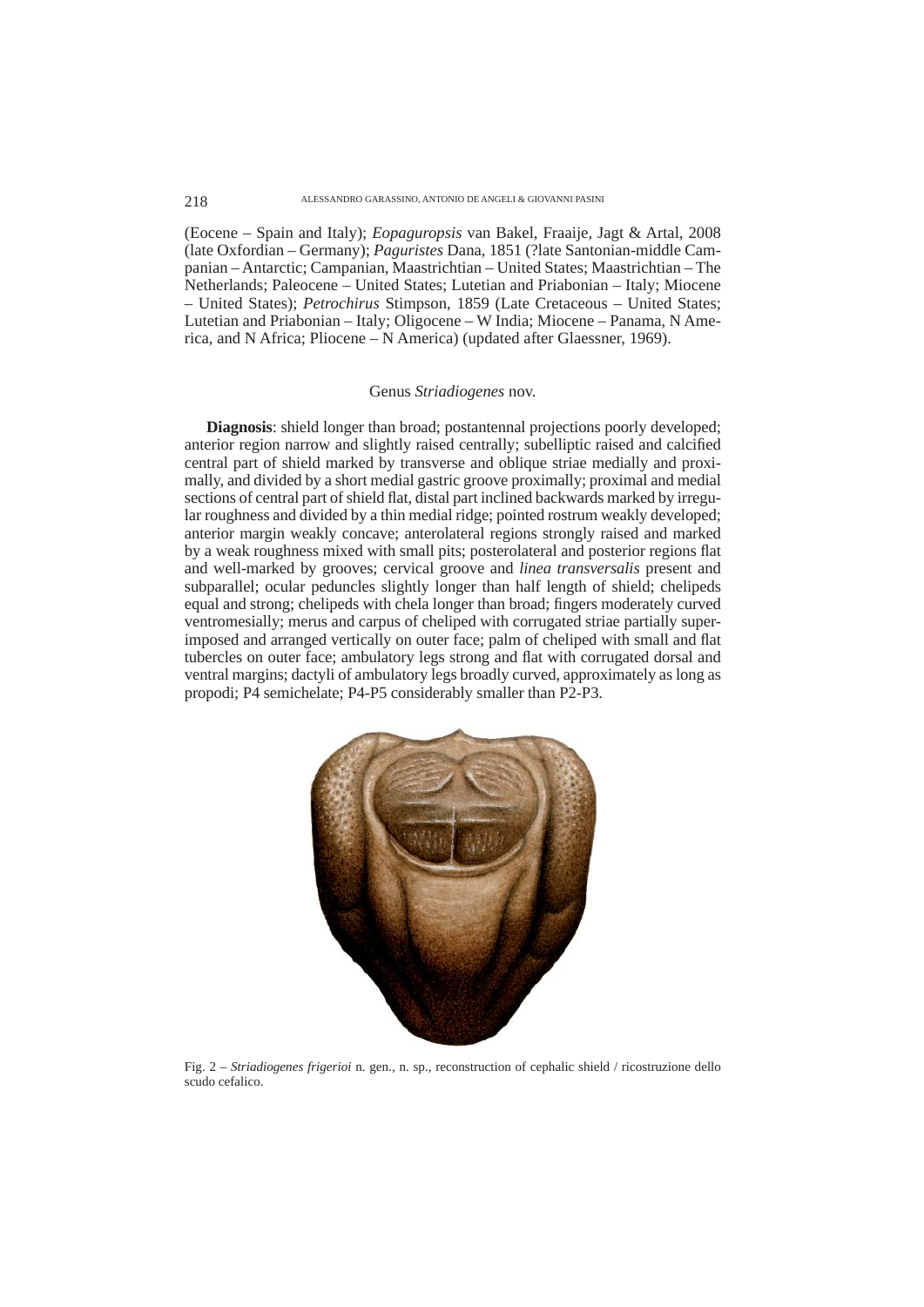**Etymology**: combination of Latin, *stria*, -*ae* (stria), referred to the ornamentation with transverse striae of subelliptic raised and calcified central part of the shield and the generic name *Diogenes* Dana, 1852, denoting an early member of Diogenidae Ortmann, 1892.

**Type species**: *Striadiogenes frigerioi* n. gen., n. sp.

**Description**: as for the type species.

## *Striadiogenes frigerioi* n. gen., n. sp. Figs. 2-8

**Diagnosis**: as for the genus.

**Etymology**: the trivial name alludes to I. Frigerio who donated the studied specimen.

**Holotype**: MSNM i27213 (part and counter-part).

**Type locality**: Hadjula (Lebanon).

**Geological age**: Late Cretaceous (Cenomanian).

**Material and measurements**: one complete and articulated specimen in dorsal view.

MSNM i27213 – Supposed length of carapace: 18

Width of carapace: 8

Length of shield: 9

Width of shield: 7

Length of ocular peduncles: 5

Length of chela of left and right cheliped: 13

Length of palm of left and right chela: 10

Width of palm of left and right chela: 6

Length of merus of right P2: 14

Length of carpus of right P2: 6

Length of dactylus P3: 15

Length of abdomen: 13

Width of abdomen: 10

Antennular and antennal peduncles not preserved.

**Description**. Shield longer than broad; postantennal projections poorly developed; anterior region narrow and slightly raised centrally; subelliptic raised and calcified central part of shield marked by transverse and oblique striae medially and proximally, and divided by a short medial gastric groove proximally; proximal and medial sections of central part of shield flat, distal part inclined backwards marked by irregular roughness and divided by a thin medial ridge; pointed rostrum weakly developed; anterior margin weakly concave with ocular incisions weakly developed; anterolateral regions strongly raised and marked by a weak roughness mixed with small pits; posterolateral and posterior regions flat well marked by grooves; cervical groove and *linea transversalis* present and subparallel; posterior carapace with central calcified gastric tract preserved.

Ocular peduncles slightly longer than half length of shield; distal parts of left and right antennal flagellae preserved (visible by ultraviolet light).

Chelipeds equal and strong; subrectangular and elongate merus; subtriangular and short carpus; palm longer than broad with subtriangular fixed finger broad at base with rounded distal extremity; thin movable finger about as long as mesial margin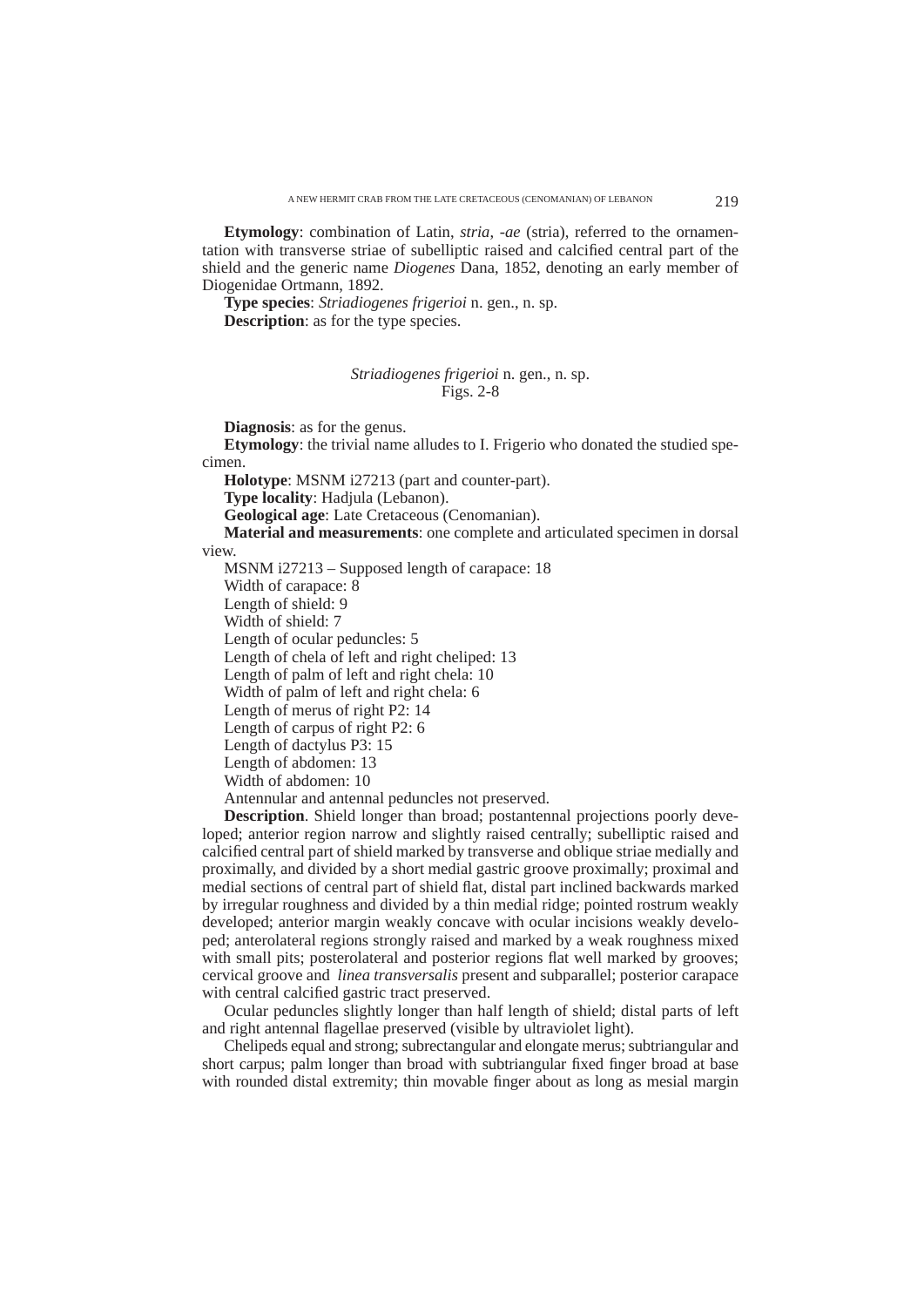of palm; corrugated dorsal margin of left chela; merus and carpus of chelipeds with corrugated striae partially superimposed and arranged vertically; palm of chelipeds weakly tuberculate dorso-ventrally and with scale-like ornamentation centrally.

Left and right ambulatory legs equal, exceeding chelipeds by approximately 0.25 length of dactylus; corrugated dorsal and ventral margins; merus and carpus of P2-P3 with corrugated striae partially superimposed and arranged vertically; dactyli broadly curved approximately as long as propodi, and terminating in sharp corneous claws; proximal part of dactyli with one marked ridge extended medially; numerous small pits not aligned dorsally and distributed along all length of dactyli.



Fig. 3 – *Striadiogenes frigerioi* n. gen.; n. sp., reconstruction / ricostruzione.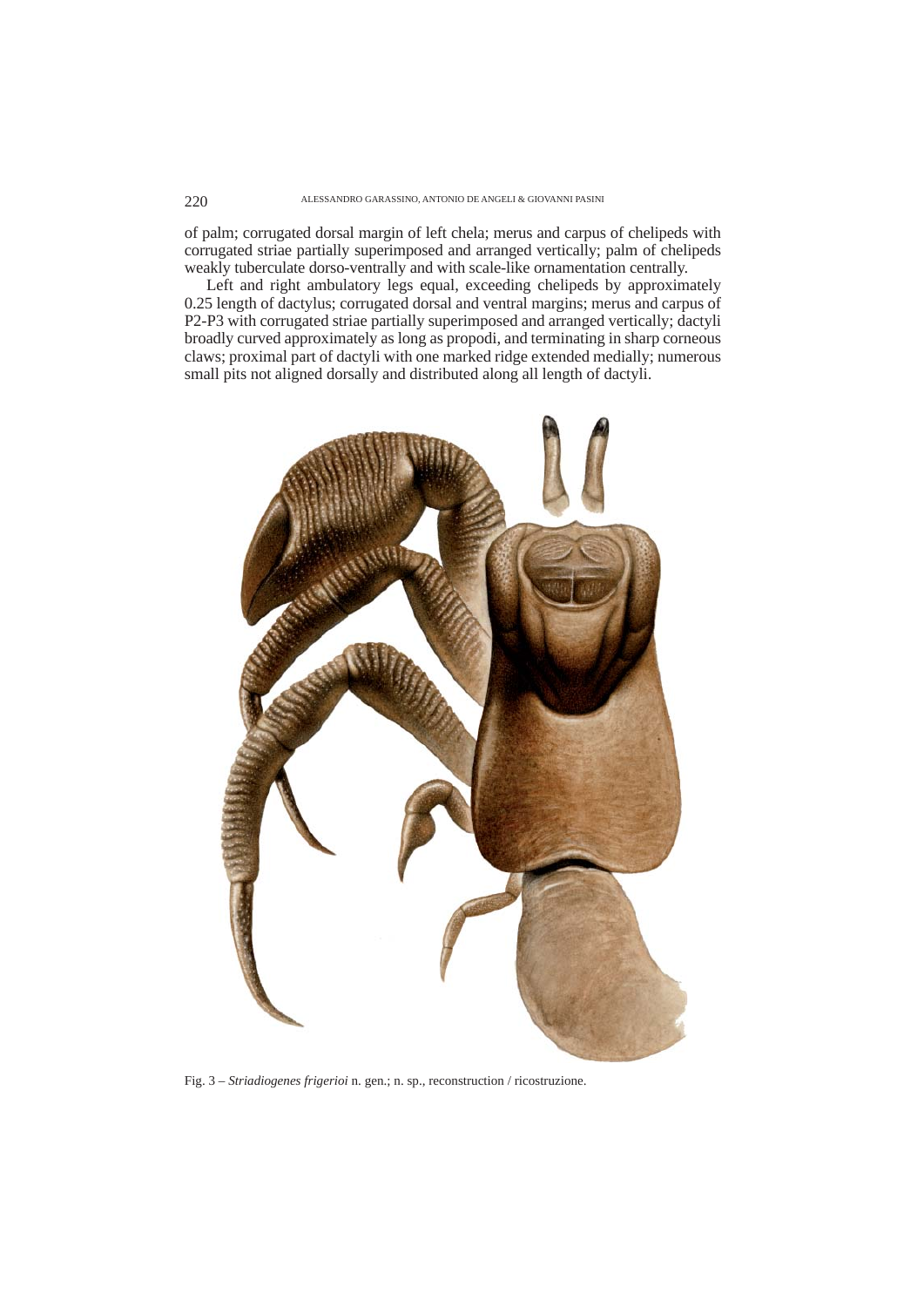Left and right P4-P5 visible by ultraviolet light; P4-P5 with merus, carpus, propodus, and dactylus thin and smooth; right P4 semichelate; P5 probably achelate; P4-P5 considerably smaller than P2-P3.

U-shaped uncalcified abdomen longer than broad with margins preserved as imprint (visible under ultraviolet light); abdomen curved on right side and shorter than carapace; calcified intestine tract preserved centrally extending for entire length of abdomen; telson and uropods poorly preserved.

**Discussion**. As reported by many authors, the systematics of Recent Paguroidea uses essentially morphological dorsal and ventral characters of the body to distinguish genera and species of each family. Since the studied specimen does not preserve ventral characters useful for its identification, only some dorsal diagnostic characters, such as the ornamentation of gastric region, the chelae of chelipeds, the ornamentation of chelipeds and ambulatory legs can be used for its taxonomic ascription.

As reported by McLaughlin (2003) the superfamily Paguroidea includes at present the following extant families, Coenobitidae Dana, 1851; Pylochelidae Bate, 1888; Diogenidae Ortmann, 1892; Lithodidae Samouelle, 1819; Pylojacquesidae McLaughlin & Lemaitre, 2001; Paguridae Latreille, 1802; and Parapaguridae Smith, 1882.

Comparing the general morphology of the carapace and chelipeds with the diagnostic characters of these families (McLaughlin & Lemaitre, 2001; Poore, 2004) the studied specimen is assigned to the Diogenidae.

Diogenidae is represented in the fossil record from the Cretaceous by two genera, *Paguristes* Dana, 1851, and *Annuntidiogenes* Fraaije, van Bakel, Jagt & Artal, 2008. The comparison between *Striadiogenes frigerioi* n, gen, n. sp. and the fossil representatives ascribed to *Paguristes* from United States, Antarctica, and Europe is difficult because the last named genus is represented by only isolated and fragmentary chelae. The ornamentation with strong tubercles aligned in parallel ridges on the palm in *P. whitteni* and in *P. ouachitensis*, the ornamentation with finely granulated ridges on the palm in *P. florae*, the ornamentation with densely and uniformly spaced nodes on the palm in *P. santamartaensis*, and the ornamentation with tubercles interspersed with very small granules in random pattern on the palm in *P. tuberculatus* exclude the new genus from *Paguristes* because it has a weakly tuberculate dorso-ventral surface of the palm with a scale-like ornamentation centrally.

*Annuntidiogenes*, represented by three species (two from the late Albian of Spain and one from the Maastrichtian of The Netherlands) has an ovate cephalic shield divided into distinct regions, ornamented with scabrous, irregular pits, with an elongate anterior-gastric groove, and with the propodus of the chela covered with short transverse striae. *Annuntidiogenes sunuciorum* is the only Late Cretaceous species of the genus, preserved as one single incomplete carapace *in situ*. *Striadiogenes* n. gen. differs from this hermit crab from The Netherlands in having a subelliptic raised and calcified central part of shield marked by transverse and oblique striae, divided by a short medial gastric groove proximally, flat proximal and medial sections of the central part, distal section inclined backwards marked by irregular roughness and divided by a thin medial ridge.

Finally, among the Recent genera of Diogenidae, some genera, such as *Clibanarius* Dana, 1852, *Cancellus* H. Milne Edwards, 1836, and *Paguristes* Dana, 1851, show some morphological characters similar to those observed in the studied specimen, like the small, short rostrum and the equal chelipeds.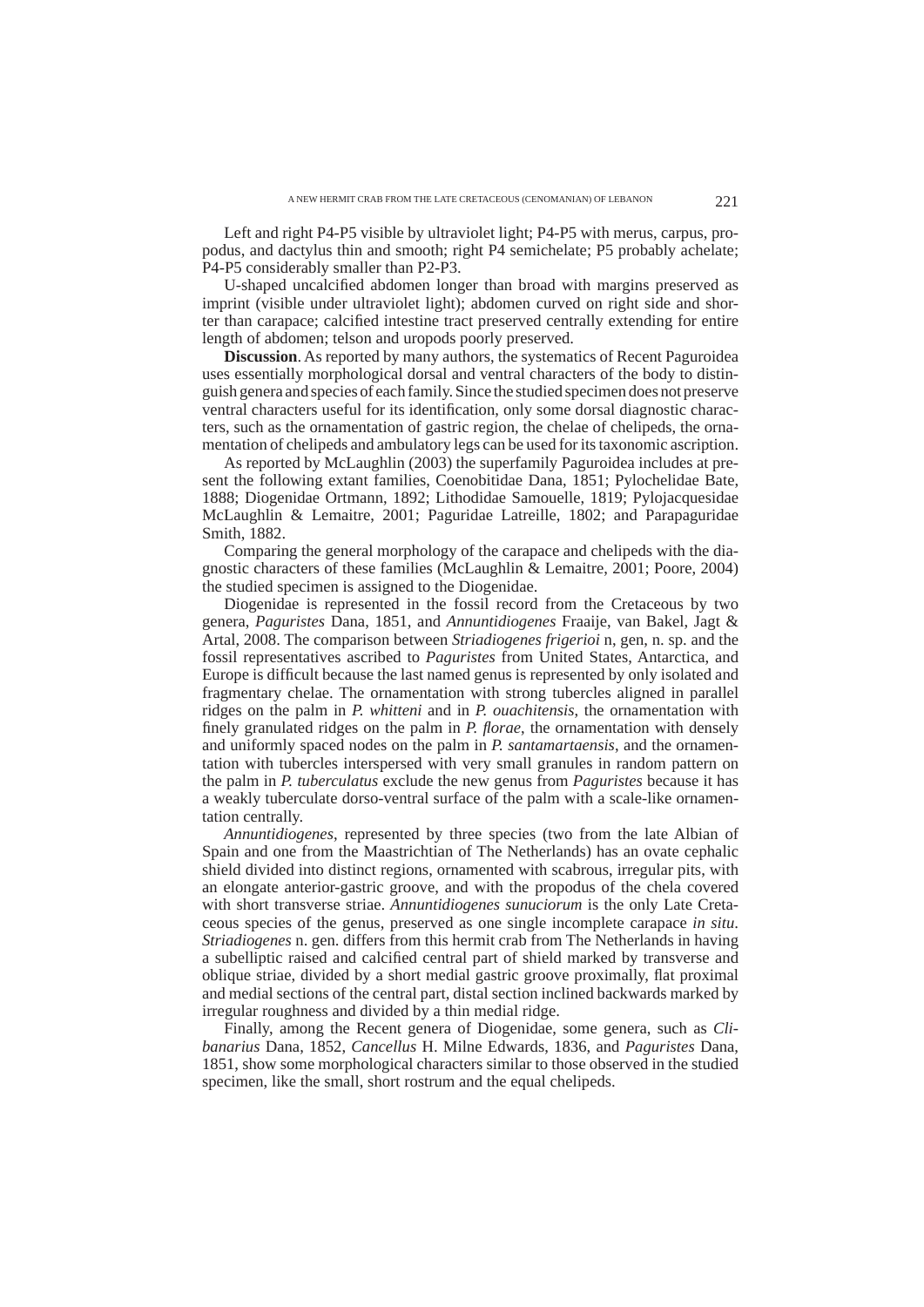

Fig. 4 – *Striadiogenes frigerioi* n. gen., n. sp., holotype / olotipo, MSNM i27213 (natural size / misura al naturale). A) specimen in natural light / esemplare a luce naturale. B) specimen in ultraviolet light / esemplare a luce ultravioletta.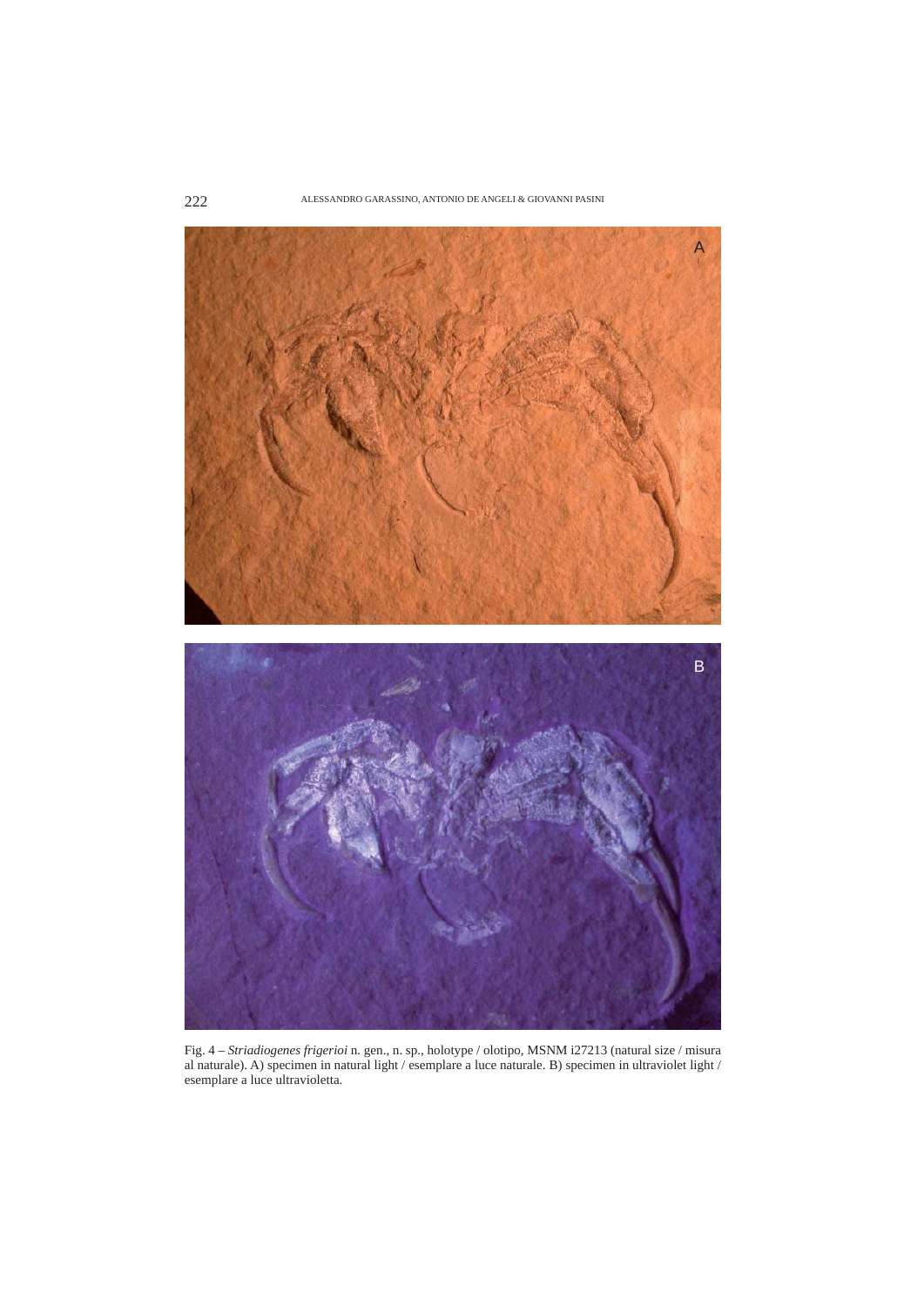

Fig. 5 – *Striadiogenes frigerioi* n. gen., n. sp., detail of cephalic shield / dettaglio dello scudo cefalico  $(x 8.3)$ .



Fig. 6 – *Striadiogenes frigerioi* n. gen., n. sp., detail of ornamentation of merus of P2 / dettaglio dell'ornamentazione del merus di P2 (x 9).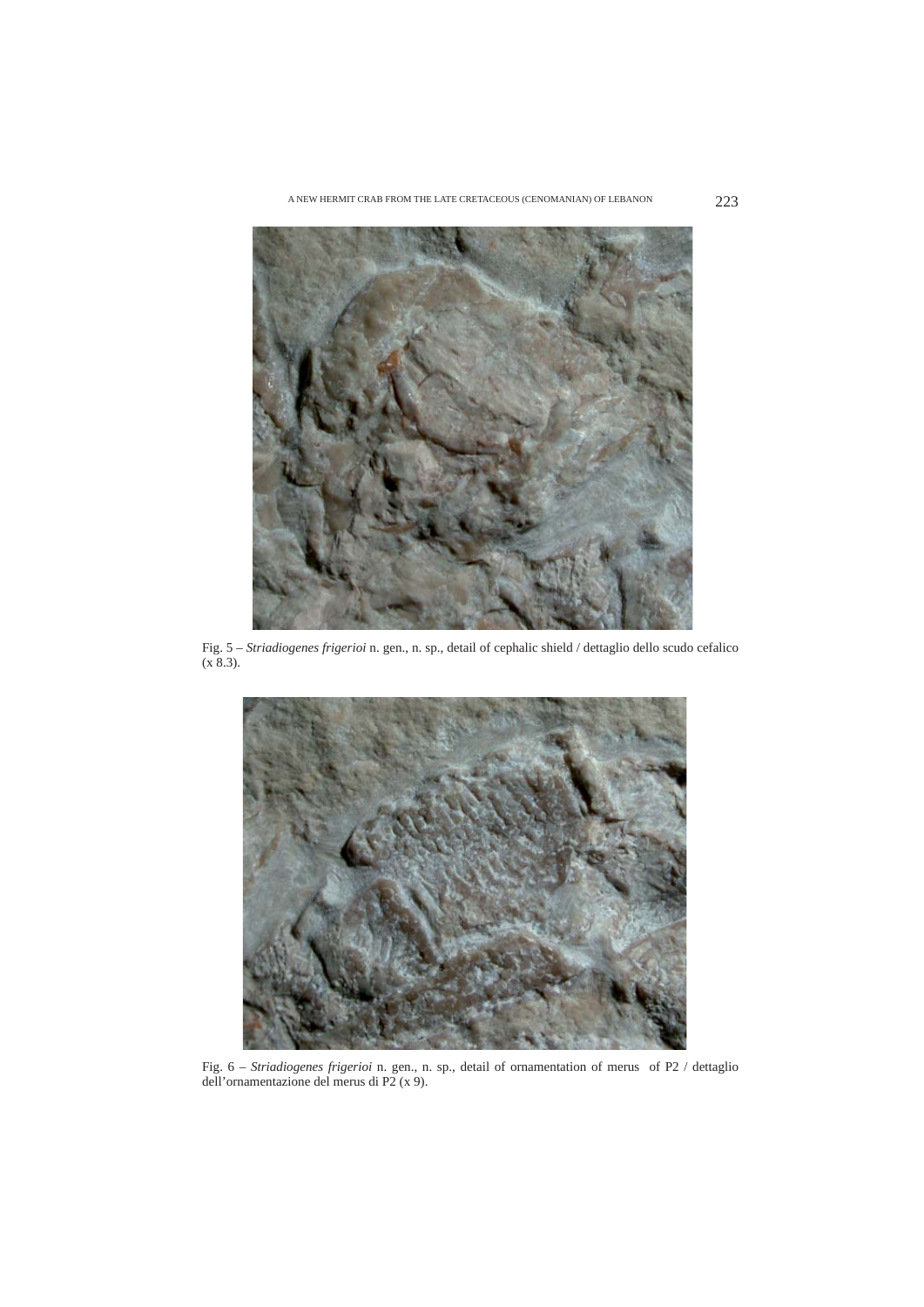

Fig. 7 – *Striadiogenes frigerioi* n. gen., n. sp., right chela of cheliped / chela destra del chelipede  $(x 8.3)$ .



Fig. 8 – *Striadiogenes frigerioi* n. gen., n. sp., dactylus of P3 / dactylus di P3 (x 7.5).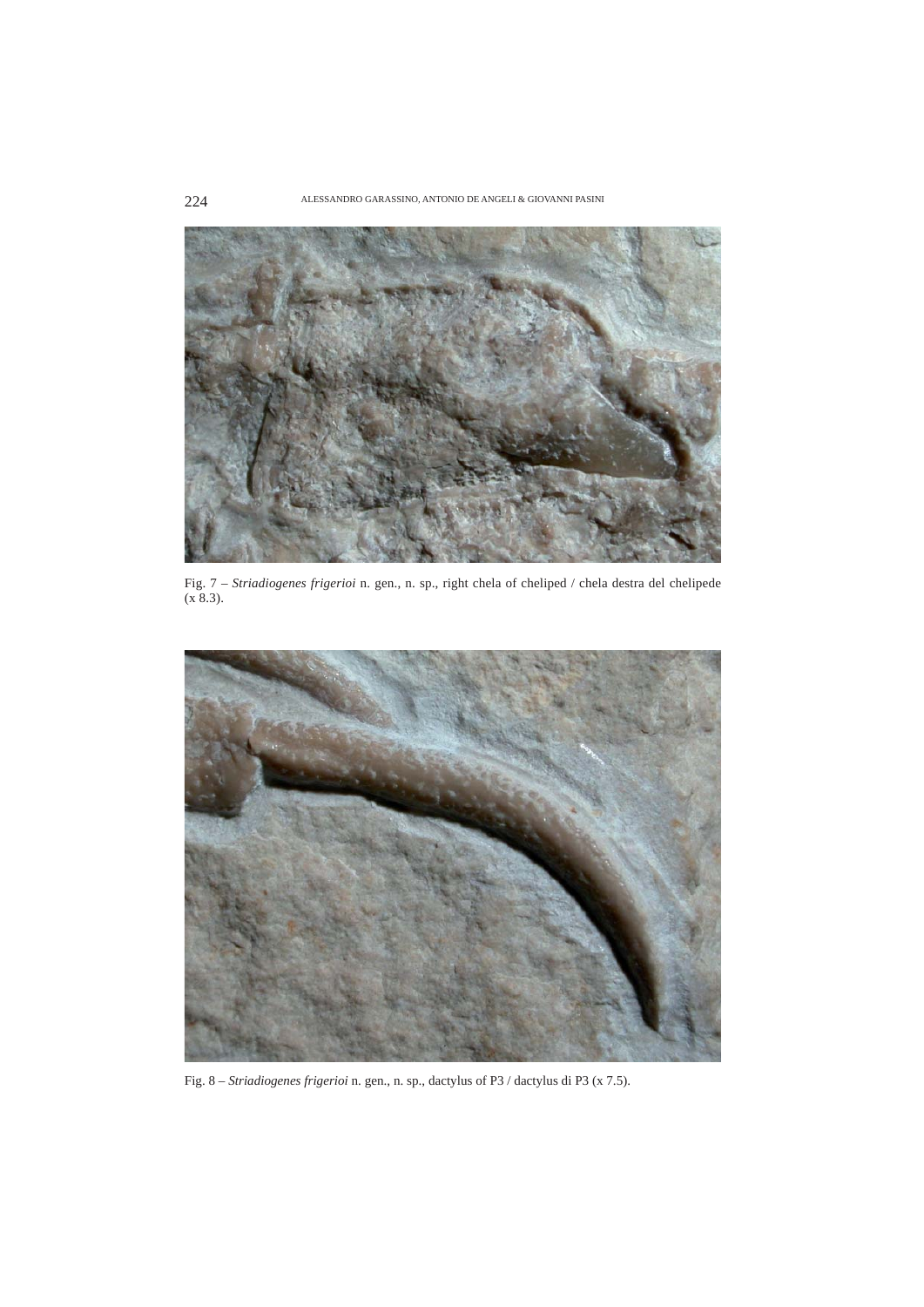## **Geological and palaeoecological notes**

The representatives of the Recent Diogenidae inhabit various natural refuges, commonly gastropod shells, to protect the soft body (Walker, 1992).

The reports of hermit crabs *in situ* are rare in the fossil record, limited to a few incomplete specimens preserved in ammonite body chambers or in gastropod shells (Mertin, 1941; Hyden & Forest, 1980; Feldmann & Keyes, 1992; Fraaije, 2003; Jagt *et al.*, 2006; Fraaije *et al.*, 2008; van Bakel *et al.*, 2008; Garassino *et al.*, 2009).

*Striadiogenes frigerioi* n. gen., n. sp. is the first hermit crab with complete preservation, showing the uncalcified U-shaped abdomen and very reduced P4 and P5, both indicative characters of adaptation occupying solid protective structures.

Any track or remain of possible refuge is not present on the slab preserving the studied specimen.

The sublithographic limestones of Hadjula contain only sparce remains of shelled cephalopods, usually small sized, like some planispiral specimens belonging to the Achanthoceratidae de Grossouvre, 1894, one heteromorphic specimen belonging to the Anisoceratidae Hyatt, 1900, with *Allocrioceras* cfr. *annulatum* (Shumard, 1860) (Wippich & Lehmann, 2004), and one nautiloid, *Nautilus* sp. The gastropods are almost absent (Garassino, pers. comm., 2008). Because of the paucity and usually small size of shelled cephalopods and gastropods we infer that *Striadiogenes frigerioi* n. gen., n. sp. lived in a different environment inside the basin.

Roger (1946) interpreted the depositional environment to be a deep trough between rudist patch-reefs. Later Hückel (1970) proposed a more complex model in which the shelf was collapsed locally forming a series of "pools" where mudstones were deposited under low energy and anoxic conditions.

If these reconstructions are correct, we can suppose that the life environment of *Striadiogenes* was into the crevices within the walls of the shelf or in crevices in the rudist-reef. Moreover the elongate valves of the rudists could also be a possible valid refuge.

Surely, the life environment of *Striadiogenes* was different from the depositional environment and its fossilization occurred only after its vertical fall into the bottom of the depositional pool of the basin.

## **Acknowledgements**

We wish to thank I. Frigerio, Lecco (N Italy), who donated the specimen to the Museo di Storia Naturale di Milano, R. H. B. Fraaije, Oertijdmuseum De Groene Poort, Boxtel, The Netherlands, for the useful suggestions during our work in progress and for careful review and criticism, R. M. Feldmann, Kent State University, Kent (Ohio, United States) for careful review and criticism, and D. Affer, Museo di Storia Naturale, Milano, for the careful preparation of the specimen. Drawings by F. Fogliazza.

## **References**

Aguirre-Urreta M. B. & Olivero E. B., 1992 – A Cretaceous hermit crab from Antarctica: predatory activities and bryozoan symbiosis. *Antarctic Science*, 4 (2): 207-214.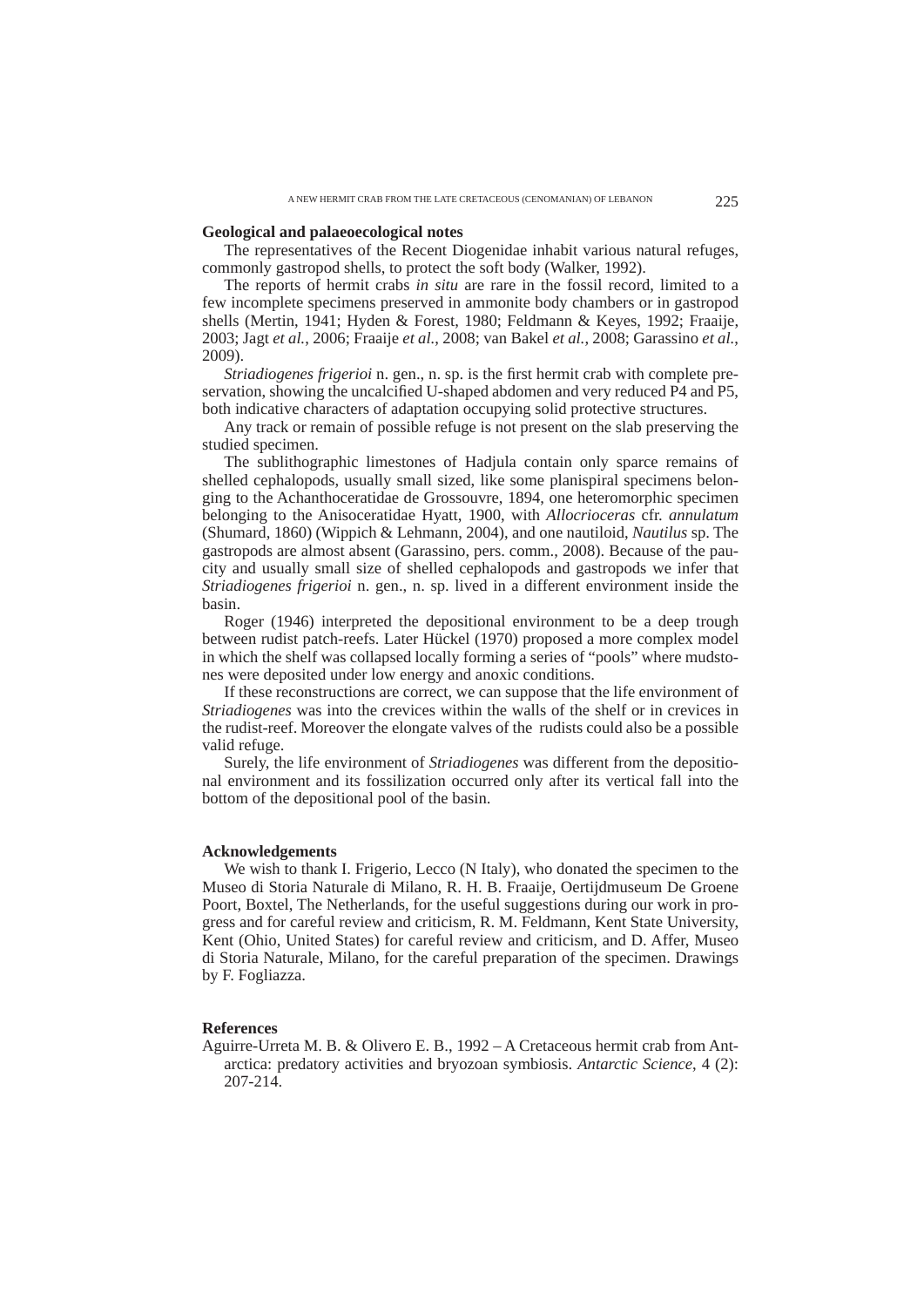- Bakel B. W. M. van, Fraaije R. H. B., Jagt J. W. M. & Artal P., 2008 An unexpected diversity of Late Jurassic hermit crabs (Crustacea, Decapoda, Anomura) in Central Europe. *Neues Jahrbuch für Geologie und Paläontologie*, *Abhandlungen*, Stuttgart, 250 (2): 137-156.
- Bishop G., 1983 Fossil decapod crustacea from the Late Cretaceous Coon Creek Formation, Union County, Mississippi. *Journal of Crustacean Biology*, 3 (3): 417-430.
- Bishop G., 1986 Two new crabs, *Parapaguristes tuberculatus* and *Palaeoxantho libertiensis*, from the Prairie Bluff Formation (Middle Maastrichtian), Union County, Mississippi, U.S.A. *Proceedings of Biological Society of Washington*, Washington, 99 (4): 604-611.
- Brocchi P., 1875 Note sur une nouvelle espèce de Crustacé fossile (*Penaeus libanensis*). *Bulletin de la Société Géologique de France*, Paris, 3: 609-610.
- Collins J. S. H., Fraaye R. H. B. & Jagt J. W. M., 1995 Late Cretaceous anomurans and brachyurans from the Maastrichtian type area. *Acta Palaeontologica Polonica*, 40 (2): 165-210.
- Dalla Vecchia F. M., Venturini S. & Tentor M., 2002 The Cenomanian (Late Cretaceous) Konservat-Lägerstatte in en-Nammoûra (Krsouâne Province), northern Lebanon. *Bollettino della Società Paleontologica Italiana*, Modena, 41 (1): 51-68.
- Dames W., 1886 Ueber einige Crustaceen aus den Kreidablagerungen des Libanon. *Zeitschrift der Deutschen Geologischen Gesellschaft*, Berlin, 38: 551- 575.
- Dubertret L., 1959 Contribution à la stratigraphie et à la paléontologie du Crétacé et du Nummulitique de la marge N. W. De la péninsule arabique. *Notes et Mémoires sur le Moyen Orient*, Paris, 7: 193-220.
- Dubetret L., 1966 Liban, Syrie et bordure de pays voisins. 1é partie: tableau stratigraphique. *Notes et Mémoires sur le Moyen Orient*, Paris, 8: 249- 358.
- Feldmann R. M. & Keyes I. W., 1992 Systematic and stratigraphic review with catalogue and locality index of the Mesozoic and Cenozoic decapod Crustacea of New Zealand. *New Zealand Geological Survey*, *Record*, 45: 1-73.
- Feldmann R. M., Tshudy D. M. & Thomson M. R. A., 1993 Late Cretaceous and Paleocene decapod crustaceans from James Ross Basin, Antarctic Peninsula. *The Paleontological Society*, Memoir 28: 1-41.
- Forest J., de Saint Laurent M., McLaughlin P. A. & Lemaitre R., 2000 The marine fauna of New Zealand: Paguridea (Decapoda: Anomura) exclusive of the Lithodidae. *NIWA Biodiversity*, 114: 1-250.
- Förster R., 1984 Bärenkrebse (Crustacea, Decapode) aus dem Cenoman des Libanon und dem Eozän Italiens. *Mitteilungen der Bayerischen Staatssammlung für Paläontologie und historische Geologie*, München, 24: 57-66.
- Fraaije R. H. B., 2003 The oldest *in situ* hermit crab from the Lower Cretaceous of Speeton, UK. *Palaeontology*, London, 46 (1): 53-57.
- Fraaije R. H. B., van Bakel B. W. M., Jagt J. W. M. & Artal P., 2008 New decapod crustaceans (Anomura, Brachyura) from mid-Cretaceous reefal deposists at Monte Orobe (Navarra, northern Spain), and comments on related type-Maastrichtian material. *Bulletin de l'Istitute royal des Sciences naturelles de Belgique*, Bruxelles, 78: 193-208.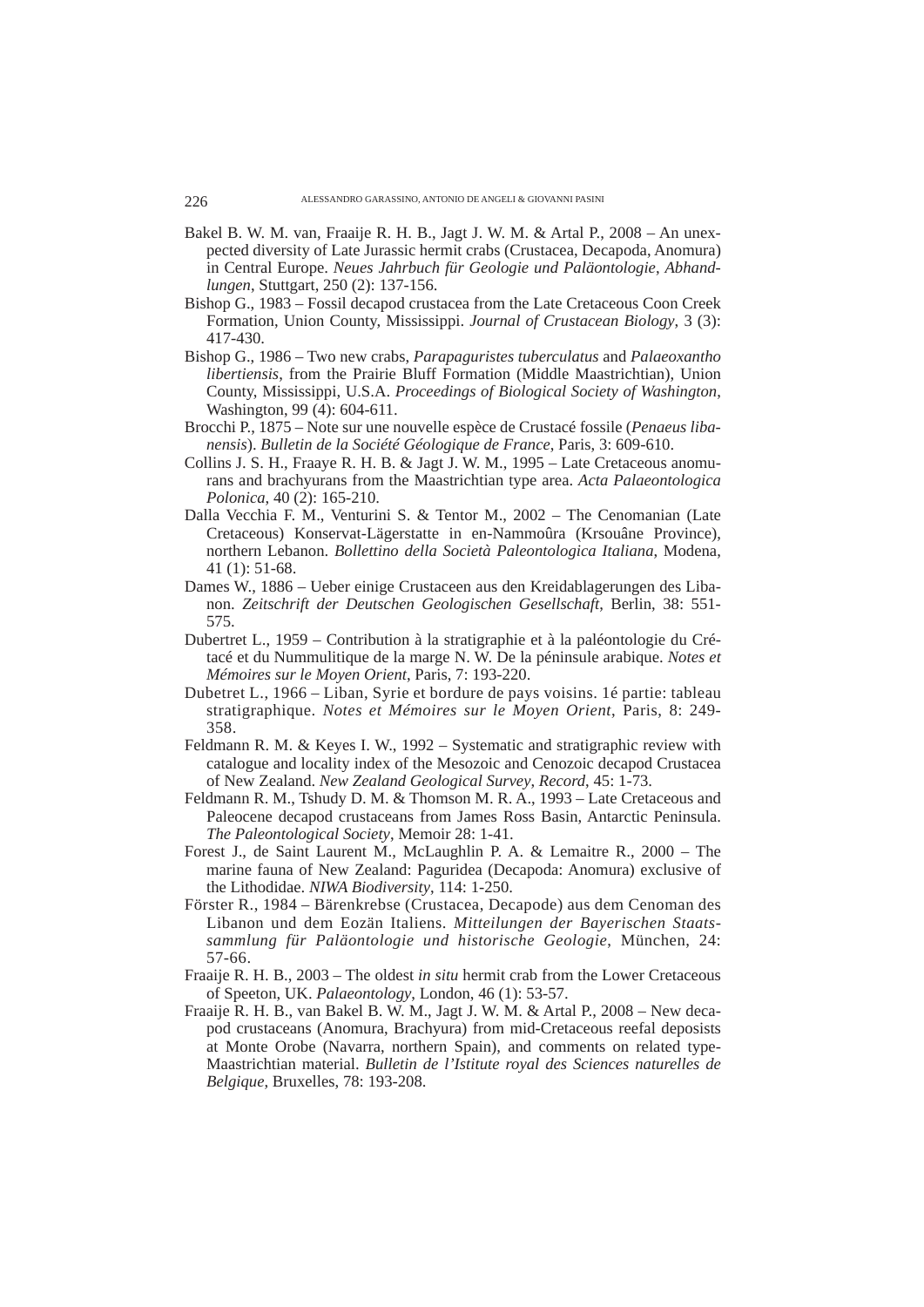- Fraaije R. H. B., van Bakel B. W. M., Jagt J. W. M., Klompmaker A. A. & Artal P., 2009 – A new hermit crab (Crustacea, Anomura, Paguroidea) from the Mid Cretaceous of Navarra, northern Spain. *Boletín de la Sociedad Geológica Mexicana*, 61 (2): 13-16.
- Fraas O., 1878 Geologisches aus dem Libanon. *Jahreshefte des Vereins für vaterländische Naturkunde in Württemberg*, Stuttgart, 34: 257-391.
- Fuchs D., 2006 Morphology, taxonomy and diversity of vampyropod Coleoids (Cephalopoda) from the Upper Cretaceous of Lebanon. *Memorie della Società italiana di Scienze naturali e del Museo civico di Storia naturale di Milano*, Milano, 34 (2): 1-28.
- Garassino A., 1994 The macruran decapod crustaceans of the Upper Cretaceous of Lebanon. *Paleontologia Lombarda*, nuova serie, Milano, 3: 3-27.
- Garassino A., 2001 New decapod crustaceans in the Cenomanian (Upper Cretaceous) of Lebanon. *Atti della Società italiana di Scienze naturali e del Museo civico di Storia naturale in Milano*, Milano, 141 (2): 237-250.
- Garassino A. & Schweigert G., 2006 *Cretasergestes sahelalmaensis* n. gen, n. sp. (Crustacea, Decapode, Sergestidae) and *Cancrinos libanensis* n. sp. (Crustacea, Decapode, Palinuridae) from the Late Cretaceous (Cenomanian) of Lebanon. *Atti della Società italiana di Scienze naturali e del Museo civico di Storia naturale in Milano*, Milano, 147 (1): 69-78.
- Garassino A., De Angeli A. & Pasini G., 2009 *In situ* hermit crab (Paguroidea) from the Early Eocene (Ypresian) of NE Italy. *Atti della Società italiana di Scienze naturali e del Museo civico di Storia naturale in Milano*, Milano, 150 (II): 229-238.
- Glaessner M. F., 1945 Cretaceous Crustacea from Mount Lebanon, Syria. *Annals and Magazine of Natural History*, London, 12 (11): 694-707.
- Glaessner M. F., 1969 Crustacea Decapoda. In: Treatise on Invertebrate Paleontology. Arthropoda 4 (2), *Geological Society of America and University of Kansas*, Lawrence: R399-R533, R626.
- Hemleben C. von, 1977 Rote Tiden und die oberkretazischen Plattenkalke im Libanon. *Neues Jahrbuch für Geologie und Paläontologie, Monatshefte*, Stuttgart, 1977 (4): 239-255.
- Hyden F. M. & Forest J., 1980 An *in situ* hermit crab from the early Miocene of southern New Zealand. *Palaeontology*, London, 23 (2): 471-474.
- Hückel U., 1969 Die kretazischen Fischschiefer-Vorkommen Hakel und Hjoula im Nord-Libanon (östlich Ibail). Unpublished diploma thesis, University of Tübingen.
- Hückel U., 1970 Die Fischschiefer von Hakel und Hjoula in der Oberkreide des Libanon. *Neues Jahrbuch für Geologie und Paläontologie, Abhandlungen*, Stuttgart, 135 (2): 113-149.
- Hückel U., 1974a Vergleich des Mineralbestandes der Plattenkalke Solnhofens und des Libanon mit anderei Kalken. *Neues Jahrbuch für Geologie und Paläontologie, Abhandlungen*, Stuttgart, 145 (2): 153-182.
- Hückel U., 1974b Geochemischer Vergleich der Plattenkalke Solnhofens und des Libanon mit anderei Kalken. *Neues Jahrbuch für Geologie und Paläontologie, Abhandlungen*, Stuttgart, 145 (3): 279-305.
- Jagt J. W. M., van Bakel B. W. M., Fraaije R. H. B. & Neumann C., 2006 *In situ* hermit crabs (Paguroidea) from northwest Europe and Russia. Preliminary data on new records. *Revista Mexicana de Ciencia Geológicas*, 23 (3): 364-369.